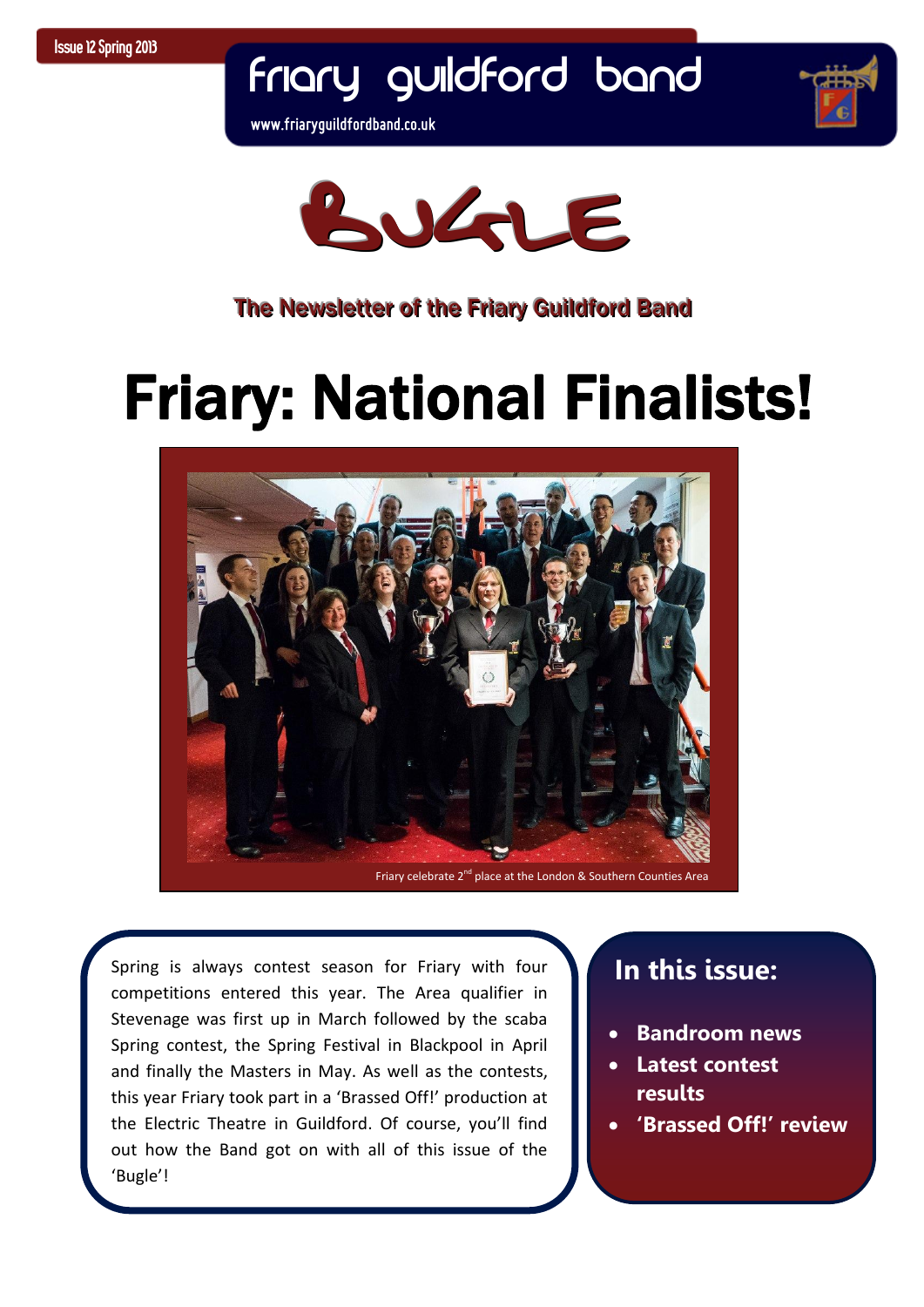The Friary AGM was held in April where the officers were voted in for the year ahead. The Management Team remained the same as the previous year, except the minutes secretary, Joan Barker who had stepped down at the end of last year. As no-one volunteered to fill this position, it still remains vacant.

Chairman, Nigel Stevens summed up the year by saying "It's been a year which has seen real progression for Friary. It's not been without its challenges but the Management Team has done a really fantastic job, helping the Band navigate through difficult decisions and consolidating the Band's future."

The newly elected team are:

| Chairman:                          |
|------------------------------------|
| Treasurer:                         |
| Secretary:                         |
| <b>Band Manager:</b>               |
| <b>Contest Secretary:</b>          |
| <b>Public Relations Officer:</b>   |
| <b>Minutes Secretary:</b>          |
| Librarian:                         |
| <b>Supporters' Club Secretary:</b> |
| <b>General MT Position:</b>        |
|                                    |

**Nigel Stevens Jane Challiss** Lauren Cave **Nick Krebs Alex Stevens Tim Straker** (Vacant) Phil German **Richard Straker Chris Powell** 

# AGM A Big Thank you!

We are very grateful to four grant funding organisations which have kindly offered us financial support of £500 each in recent months. The total of £2000 is being matched with funds from Friary's strategic reserves. We have used grants from the Matthews Wrightson Charity Trust and the Golsoncott Foundation to purchase a brand new set of cornet mutes and bass mutes. These mutes are essential for the challenging repertoire the Band plays and make a great difference to the quality of performances.

Shortly before we closed for press, Friary was delighted to also receive grants from the Lord Faringdon Charitable Trust and the Boris Karloff Charitable Foundation. Yes, you read that correctly. Apparently the late Boris Karloff (famous for his appearance in the film Frankenstein) had two great passions, music and cricket and his Foundation continues to support arts and sporting organisations to this day. Now that the hectic contest season has passed, the Band will be considering how best to spend these generous gifts. Standby for the next edition of the Bugle when the spending plans will be revealed. Thanks once again to Friary's four new supporters for helping purchase essential equipment to help keep the Band sounding on top form!

The Golsoncott Foundation

## Ranking check

Currently, Friary is number

62 (up 2)

in the 4barsrest/British Bandsman world rankings.

For a full list of the top 200 bands visit [www.4barsrest.com/rankings/](http://www.4barsrest.com/rankings/)

#### Player news

Friary have said goodbye to Steph Westwood (Euphonium) who decided to part company with the Band in April. Steph joined the Band in 2007 and has been an important part of Friary, helping to organise foreign tours and flashy looking programmes for our entertainment contests in Yeovil. Friary would like to wish Steph well in all her future banding activities!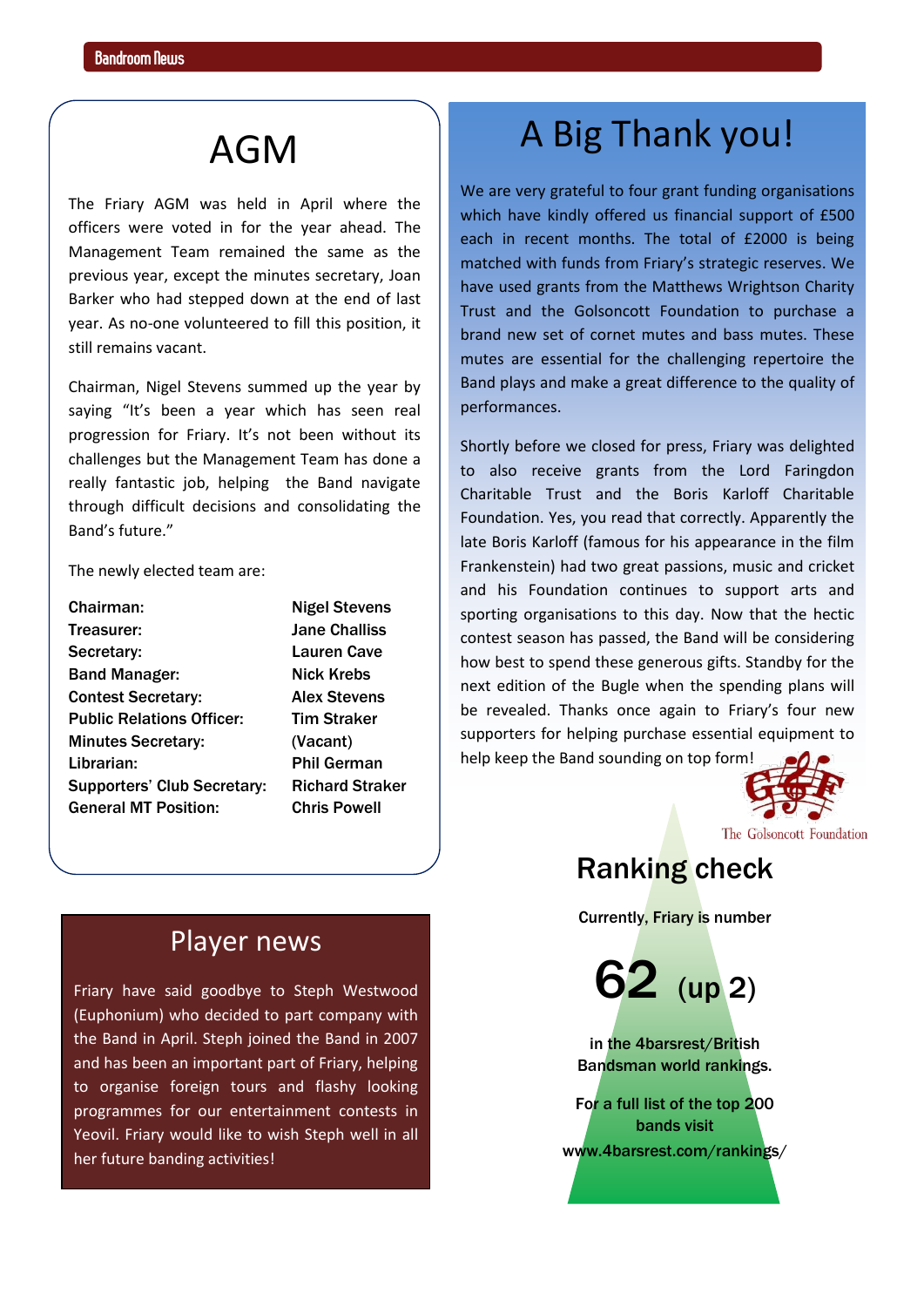# Area Qualifiers

Contest: Area Qualifiers

Position: 2/12

Location: Arts & Leisure Centre, **Stevenage** Date: 17th March 2013 Section: Championship **Test Piece:** Harmony Music (Set) (Philip Sparke) Adjudicator: John Berryman



After missing out on one of the two qualifying places by one place last year, Friary travelled up to Stevenage in confident mood of hopefully clinching their first ever place at the National Finals at the Royal Albert Hall. Harmony Music was the set piece this year – a piece itself which was commissioned for the National Finals in 1987 and it showed that it is still a stern test for bands over 25 years later. Friary got a good draw, playing  $12<sup>th</sup>$  out of 12 and the Band put in a strong performance which they were very pleased with. Adjudicator, John Berryman was impressed by the playing and placed Friary  $2^{nd}$ , earning its first qualification to the National Finals since its foundation in 1983. "I'm so pleased that all the hard work paid off" said a jubilant MD Chris King. "Although the Band only

Please come and support us at the National Finals on 12th October! Tickets are now available from the Albert Hall Box Office [www.royalalberthall.com](http://www.royalalberthall.com/) or 0845 401 5034.

We hope to see you there!





really achieved 90% of what we're capable on-stage, it still meant the quality of performance was very high and we're thrilled to have qualified!" In addition to the silverware, Chris Straker took the best Euphonium award with his superb playing, particularly during the opening cadenza drawing the comment 'Beautiful Euphonium!' from the adjudicator.

Friary were just pipped to the title by Regent Brass who secured their second victory in the contest. 2012 champions, Zone One were placed sixth. The result means that in the grading tables which reflect the previous three years' results see Friary climb to the top of the table with  $5<sup>th</sup>$ ,  $3<sup>rd</sup>$  and  $2<sup>nd</sup>$  places.

Thanks goes to Simon Tong (Soprano) and Kevin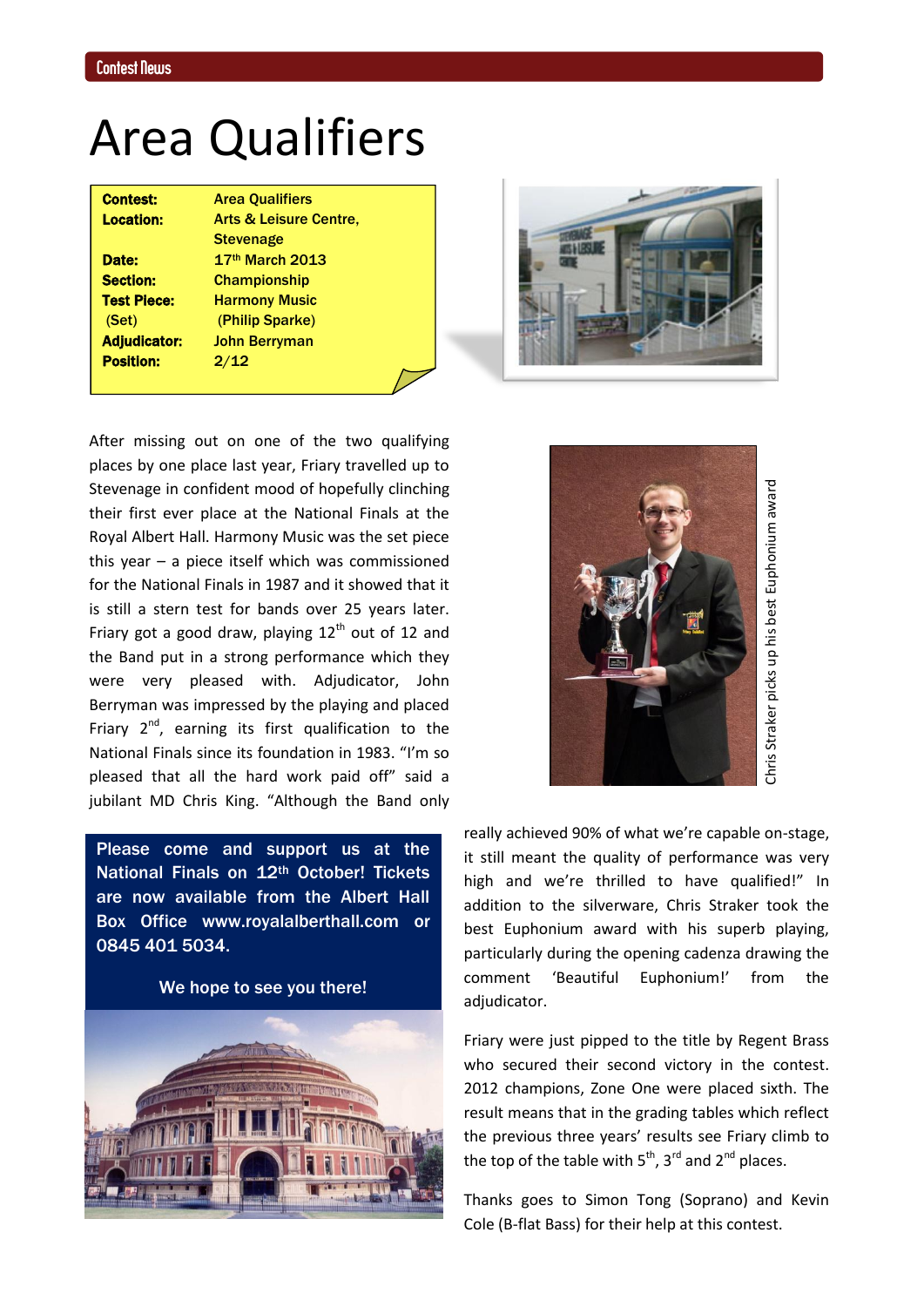# scaba Spring Contest

| <b>Contest:</b>     | <b>SCABA Spring Contest</b>    |
|---------------------|--------------------------------|
| <b>Location:</b>    | <b>The Hawth, Crawley</b>      |
| Date:               | 28th April 2013                |
| <b>Section:</b>     | <b>Championship</b>            |
| <b>March:</b>       | Ravenswood (W. Rimmer)         |
| <b>Test Piece:</b>  | Journey into Freedom (E. Ball) |
| (Own Choice)        |                                |
| <b>Adjudicator:</b> | <b>Mike Fowles</b>             |
| <b>Position:</b>    | 1/1                            |



Friary decided to enter the scaba Spring contest, even though it was known that no other competitors were forthcoming this year. It provides a good 'run out' for the test piece the Band play in Blackpool each year and the comments from the adjudicator provide an important impartial critique on how the Band is progressing on the piece.

This year, the Blackpool test piece was an old favourite 'Journey into Freedom'. Composed in 1967 for the National Finals, Eric Ball's scoring still takes some beating even today and Friary enjoyed the rehearsals in the run up to the two contests, working on this great piece.

Friary reprised the march they played at Whit Friday last year 'Ravenswood' and then set about their rendition of the test piece for adjudicator Mike Fowles who provided a very constructive adjudication.

The formality of handing the silverware over to contest secretary, Alex Stevens also included the best instrumentalist to Principal Cornet, Richard Straker for his contribution.

Let's hope there's a bit more competition next year!

Thanks goes to Martin Beaumont (Baritone), Simon Tong (Soprano), Martin Smith (Euphonium) and Kevin Cole (B-flat Bass) for their help at this contest.

# Blackpool



Following their demotion from the middle tier of the Spring Festival last year, Friary competed back in the Senior Trophy this year. The test piece was Eric Ball's 'Journey into Freedom' which was given a runout at Crawley in the scaba Spring contest. Hopeful of bouncing straight back to the middle tier by securing one of the four promotion places, Friary put in one of its best contest performances off their number seven draw. Adjudicators Lynda Nicholson and Simone Rebello commented on the high

**Cont**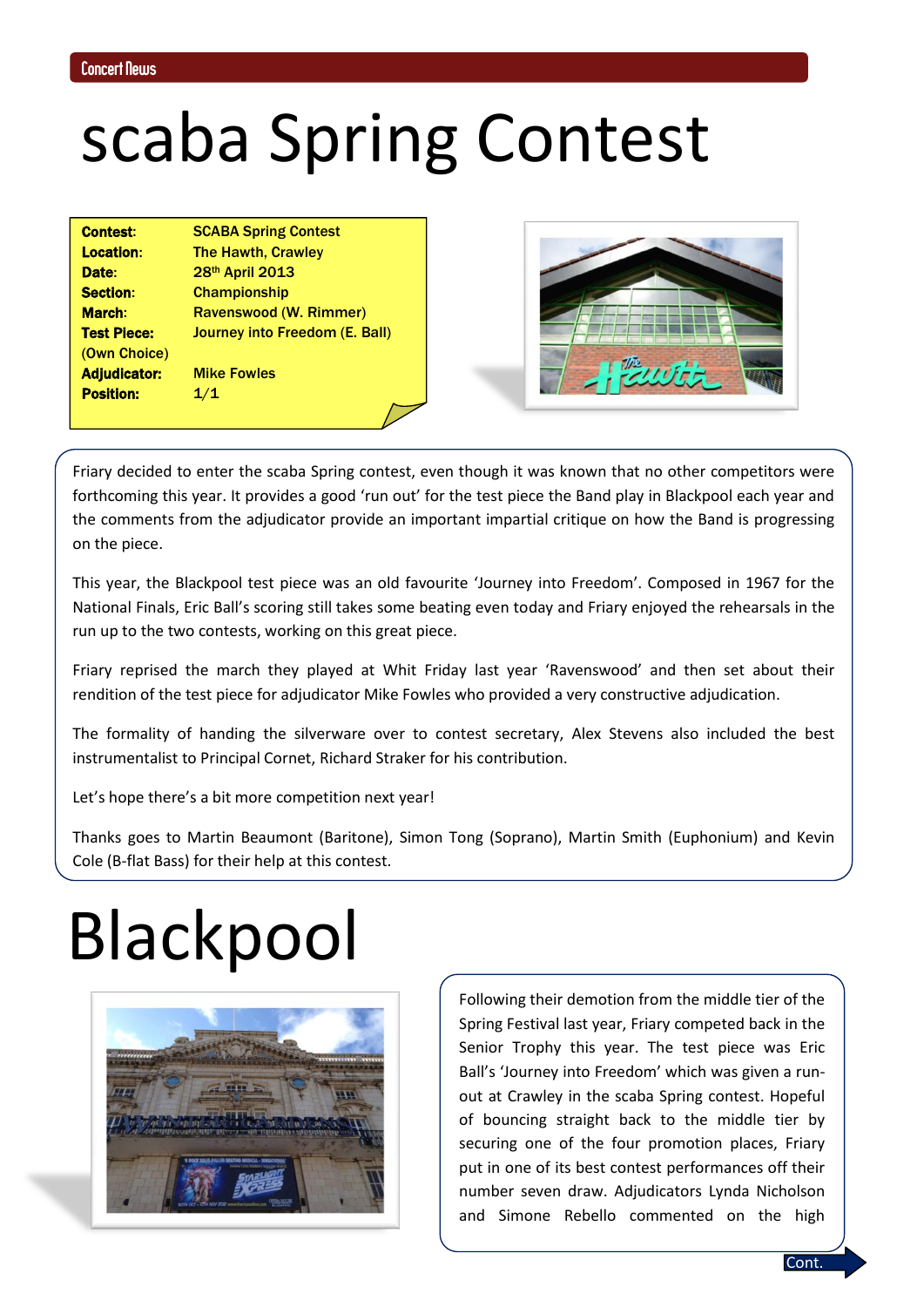| <b>Contest:</b>      | <b>British Open Spring Festival</b>    |
|----------------------|----------------------------------------|
| <b>Location:</b>     | <b>Winter Gardens, Blackpool</b>       |
| Date:                | 11 <sup>th</sup> May 2013              |
| <b>Section:</b>      | <b>Senior Trophy</b>                   |
| <b>Test Piece:</b>   | <b>Journey into Freedom</b>            |
| (Set)                | (E. Ball)                              |
| <b>Adjudicators:</b> | <b>Lynda Nicholson, Simone Rebello</b> |
| <b>Position:</b>     | 7/20                                   |
|                      |                                        |

standard of the contest and Friary ended up in seventh place, out of the promotion positions but safely back in the contest next year. Fellow London & Southern Counties Band, East London Brass came fourth and gained promotion to the Senior Cup next year so congratulations to them! Thanks goes to Simon Tong (Soprano) and Kevin Cole (B-Flat Bass) for their help at this contest.

# All England Masters International

Friary were invited to the All England Masters International contest for a third year having gained a respectable mid field finish last year in a strong line-up of bands. This year, there were even more bands competing (21) and the standard was higher too. The chosen set test piece was another from Eric Ball. 'A Kensington Concerto', was another written for the National Finals, this time in 1972. Drawn number six just ahead of London & Southern Counties Area champions, Regent Brass, Friary's performance was strong although suffered from more minor technical errors than normal. The three adjudicators noted the good interpretation of the piece from MD Chris, and decided it deserved a final placing of  $12<sup>th</sup>$ , again improving on last year's result. Fellow London band, Zone One Brass, were placed 3rd which was a great result for southern banding! Thanks goes to Simon Tong (Soprano), Kevin Cole (B-Flat Bass) and Martin Beaumont (Baritone) for their help at this contest.

| Contest:             | <b>Masters</b>                                 |
|----------------------|------------------------------------------------|
| <b>Location:</b>     | <b>Lighthouse Theatre, Kettering</b>           |
| Date:                | 26th May 2013                                  |
|                      | <b>Test Piece (Set): A Kensington Concerto</b> |
|                      | (E. Ball)                                      |
| <b>Adjudicators:</b> | David Read, Dennis Wilby,                      |
|                      | <b>Stephen Roberts</b>                         |
| <b>Position:</b>     | 12/21                                          |
|                      |                                                |